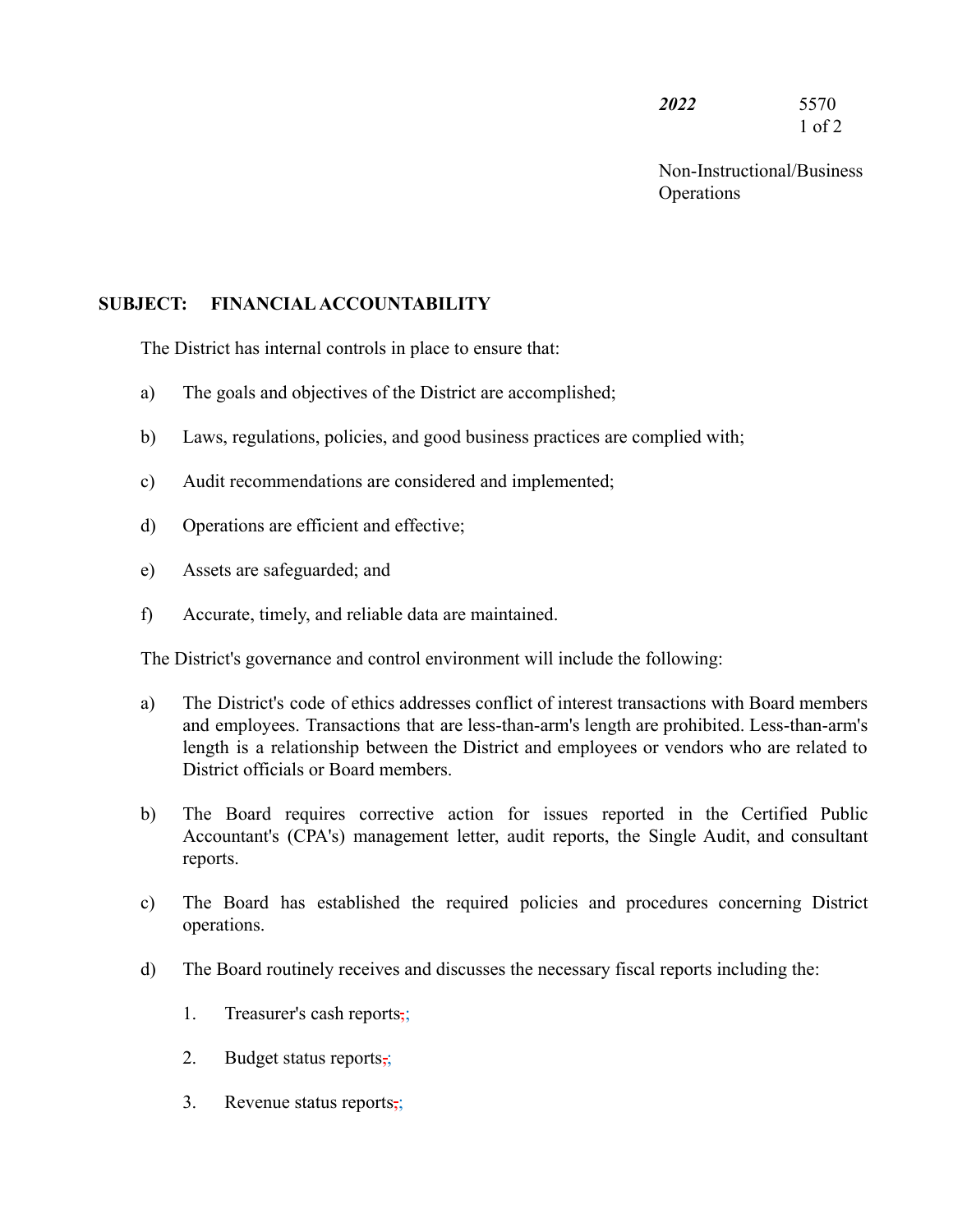- 4. Monthly Quarterly extra-classroom activity fund reports; and
- 5. Fund balance projections (usually starting in January).

## (Continued)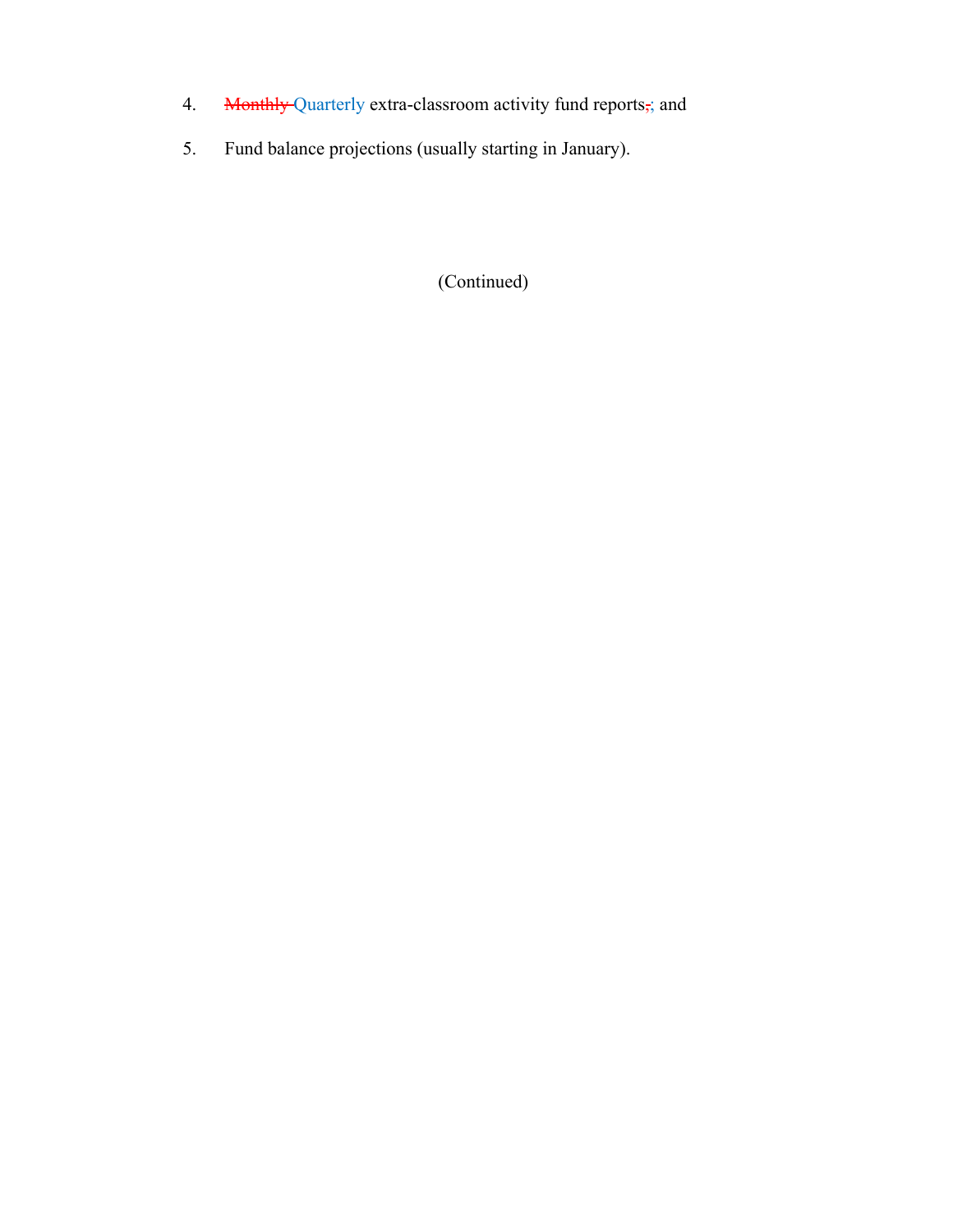| <i><b>2022</b></i> | 5570       |
|--------------------|------------|
|                    | $2$ of $2$ |

Non-Instructional/Business **Operations** 

## **SUBJECT: FINANCIALACCOUNTABILITY (Cont'd.)**

- e) The District has a long-term (three to five years) financial plan for both capital projects and operating expenses.
- f) The District requires attendance at training programs for Board members, business officials, treasurers, claims auditors, and others to ensure they understand their duties and responsibilities and the data provided to them.
- g) The Board has an audit committee to assist in carrying out its fiscal oversight responsibilities.
- h) The District's information systems are economical, efficient, current, and up-to-date.
- i) All computer files are secured with passwords or other controls, backed up on a regular basis, and stored at an off-site or in a secure fireproof location.
- j) The District periodically verifies that its controls are working efficiently.
- k) The District requires all staff to take leave time during which time another staff member performs the duties of the staff on leave. Staff may also schedule transactions and other responsibilities to occur electronically before taking a leave.

## **Audit Response**

Periodically, the District receives audit reports from the External (Independent) Auditor and/or the Office of the New York State Comptroller. The Board will review all audit recommendations in consultation with the Audit Committee and respond appropriately. Independent and Comptroller audit reports and the accompanying management letters will be made available for public inspection. The District will also timely post a copy of the annual external audit report or the Comptroller's final audit report on its website for a period of five years. Notice of the availability of independent and Comptroller audit reports will be published in the District's official newspaper or one having general circulation in the District. If there is no newspaper, notice must be placed in ten public places within the District.

Education Law  $\S$  2116-a(3-b) 8 NYCRR § 170.12